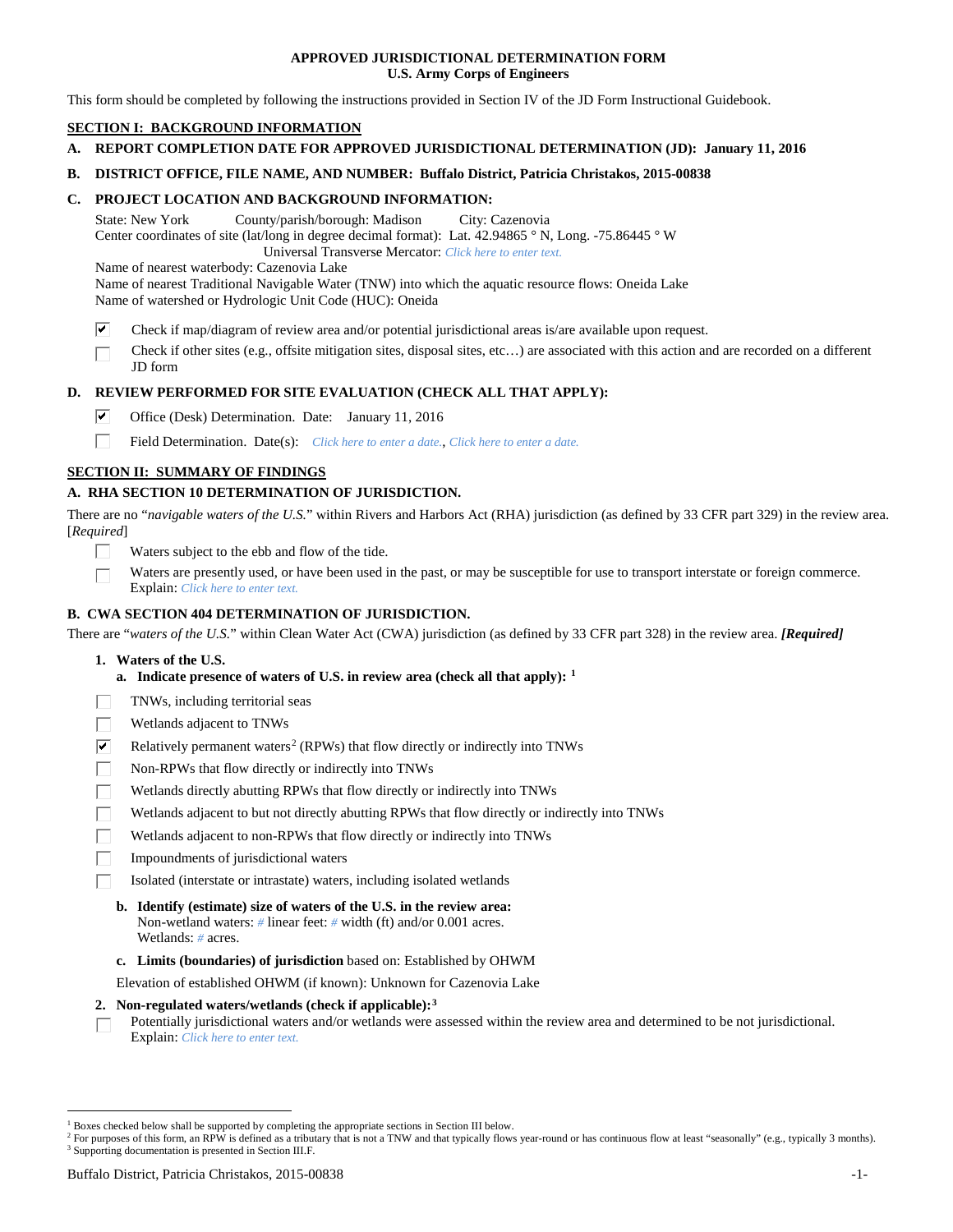# **SECTION III: CWA ANALYSIS**

### **A. TNWs AND WETLANDS ADJACENT TO TNWs**

**The agencies will assert jurisdiction over TNWs and wetlands adjacent to TNWs. If the aquatic resource is a TNW, complete Section III.A.1 and Section III.D.1. only; if the aquatic resource is a wetland adjacent to a TNW, complete Sections III.A.1 and 2 and Section III.D.1.; otherwise, see Section III.B below**.

- **1. TNW**  Identify TNW: *Click here to enter text.*
	- Summarize rationale supporting determination: *Click here to enter text.*
- **2. Wetland adjacent to TNW** Summarize rationale supporting conclusion that wetland is "adjacent": *Click here to enter text.*

## **B. CHARACTERISTICS OF TRIBUTARY (THAT IS NOT A TNW) AND ITS ADJACENT WETLANDS (IF ANY):**

**This section summarizes information regarding characteristics of the tributary and its adjacent wetlands, if any, and it helps determine whether or not the standards for jurisdiction established under Rapanos have been met.** 

**The agencies will assert jurisdiction over non-navigable tributaries of TNWs where the tributaries are "relatively permanent waters" (RPWs), i.e. tributaries that typically flow year-round or have continuous flow at least seasonally (e.g., typically 3 months). A wetland that directly abuts an RPW is also jurisdictional. If the aquatic resource is not a TNW, but has year-round (perennial) flow, skip to Section III.D.2. If the aquatic resource is a wetland directly abutting a tributary with perennial flow, skip to Section III.D.4.**

**A wetland that is adjacent to but that does not directly abut an RPW requires a significant nexus evaluation. Corps districts and EPA regions will include in the record any available information that documents the existence of a significant nexus between a relatively permanent tributary that is not perennial (and its adjacent wetlands if any) and a traditional navigable water, even though a significant nexus finding is not required as a matter of law.**

**If the waterbody[4](#page-1-0) is not an RPW, or a wetland directly abutting an RPW, a JD will require additional data to determine if the waterbody has a significant nexus with a TNW. If the tributary has adjacent wetlands, the significant nexus evaluation must consider the tributary in combination with all of its adjacent wetlands. This significant nexus evaluation that combines, for analytical purposes, the tributary and all of its adjacent wetlands is used whether the review area identified in the JD request is the tributary, or its adjacent wetlands, or both. If the JD covers a tributary with adjacent wetlands, complete Section III.B.1 for the tributary, Section III.B.2 for any onsite wetlands, and Section III.B.3 for all wetlands adjacent to that tributary, both onsite and offsite. The determination whether a significant nexus exists is determined in Section III.C below.**

**1. Characteristics of non-TNWs that flow directly or indirectly into TNW**

**(i) General Area Conditions:**

Watershed size: *# Choose an item.* Drainage area: *# Choose an item.*

Average annual rainfall: *#* inches Average annual snowfall: *#* inches

#### **(ii) Physical Characteristics:**

- (a) Relationship with TNW:
	- Tributary flows directly into TNW. Г.

Tributary flows through *Choose an item.* tributaries before entering TNW.

Project waters are *Choose an item.* river miles from TNW. Project waters are *Choose an item.* river miles from RPW. Project waters are *Choose an item.* aerial (straight) miles from TNW. Project waters are *Choose an item.* aerial (straight) miles from RPW. Project waters cross or serve as state boundaries. Explain: *Click here to enter text.*

Identify flow route to TNW[5:](#page-1-1) *Click here to enter text.* Tributary stream order, if known: *Click here to enter text.*

(b) General Tributary Characteristics (check all that apply):

**Tributary** is:  $\Box$  Natural

- Artificial (man-made). Explain: *Click here to enter text.*
- Manipulated (man-altered). Explain: *Click here to enter text.*

<span id="page-1-0"></span><sup>&</sup>lt;sup>4</sup> Note that the Instructional Guidebook contains additional information regarding swales, ditches, washes, and erosional features generally and in the arid West.

<span id="page-1-1"></span><sup>5</sup> Flow route can be described by identifying, e.g., tributary a, which flows through the review area, to flow into tributary b, which then flows into TNW.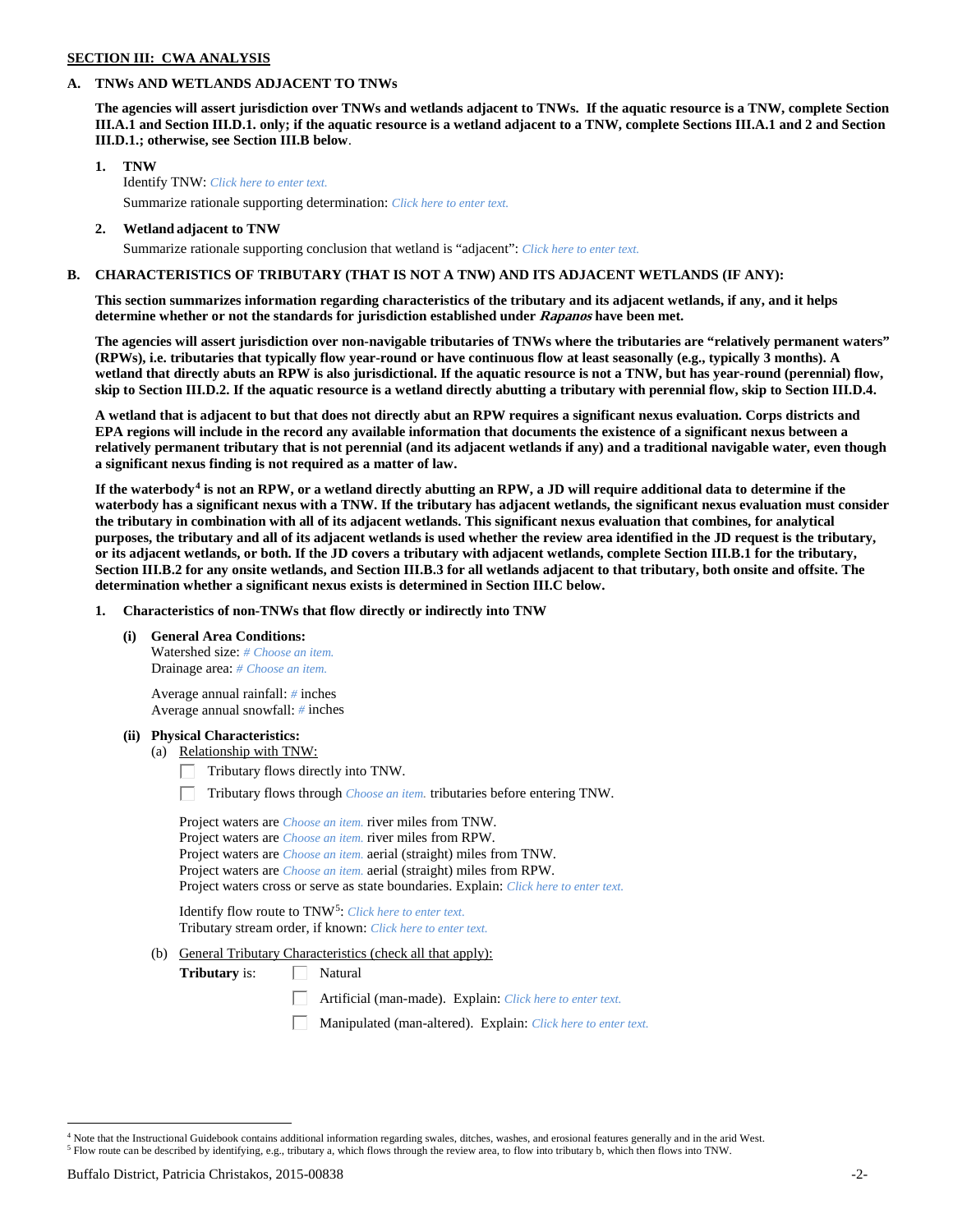| Tributary properties with respect to top of bank (estimate):<br>Average width: # feet<br>Average depth: $#$ feet<br>Average side slopes: Choose an item.                                                                                                                                                                                                                                                                                                                                                                                                                                                                                                                                                              |
|-----------------------------------------------------------------------------------------------------------------------------------------------------------------------------------------------------------------------------------------------------------------------------------------------------------------------------------------------------------------------------------------------------------------------------------------------------------------------------------------------------------------------------------------------------------------------------------------------------------------------------------------------------------------------------------------------------------------------|
| Primary tributary substrate composition (check all that apply):<br><b>Silts</b><br>Sands<br>Concrete<br>Cobbles<br>Gravel<br>Muck<br>Bedrock<br>Vegetation. Type/% cover: Click here to enter text.<br>l.<br>Other. Explain: Click here to enter text.                                                                                                                                                                                                                                                                                                                                                                                                                                                                |
| Tributary condition/stability [e.g., highly eroding, sloughing banks]. Explain: Click here to enter text.<br>Presence of run/riffle/pool complexes. Explain: Click here to enter text.<br>Tributary geometry: Choose an item.<br>Tributary gradient (approximate average slope): #%                                                                                                                                                                                                                                                                                                                                                                                                                                   |
| $(c)$ Flow:<br>Tributary provides for: Choose an item.<br>Estimate average number of flow events in review area/year: Choose an item.<br>Describe flow regime: Click here to enter text.<br>Other information on duration and volume: Click here to enter text.                                                                                                                                                                                                                                                                                                                                                                                                                                                       |
| <b>Surface flow is:</b> Choose an item. <b>Characteristics:</b> Click here to enter text.                                                                                                                                                                                                                                                                                                                                                                                                                                                                                                                                                                                                                             |
| Subsurface flow: Choose an item. Explain findings: Click here to enter text.<br>Dye (or other) test performed: Click here to enter text.                                                                                                                                                                                                                                                                                                                                                                                                                                                                                                                                                                              |
| Tributary has (check all that apply):<br>Bed and banks<br>OHWM <sup>6</sup> (check all indicators that apply):<br>clear, natural line impressed on the bank $\Box$<br>the presence of litter and debris<br>changes in the character of soil<br>destruction of terrestrial vegetation<br>shelving<br>the presence of wrack line<br>vegetation matted down, bent, or absent<br>sediment sorting<br>leaf litter disturbed or washed away<br>scour<br>sediment deposition<br>multiple observed or predicted flow events<br>water staining<br>abrupt change in plant community Click here to enter text.<br>other (list): Click here to enter text.<br>Discontinuous OHWM. <sup>7</sup> Explain: Click here to enter text. |
| If factors other than the OHWM were used to determine lateral extent of CWA jurisdiction (check all that apply):<br>High Tide Line indicated by:<br>Mean High Water Mark indicated by:<br>L<br>oil or scum line along shore objects<br>survey to available datum;<br>fine shell or debris deposits (foreshore)<br>physical markings;<br>physical markings/characteristics<br>vegetation lines/changes in vegetation types.<br>tidal gauges<br>other (list): Click here to enter text.                                                                                                                                                                                                                                 |
| (iii) Chemical Characteristics:<br>water color is clear, dissolved, oily film; water quality; conoral watershed characteristic                                                                                                                                                                                                                                                                                                                                                                                                                                                                                                                                                                                        |

Characterize tributary (e.g., water color is clear, discolored, oily film; water quality; general watershed characteristics, etc.). Explain: *Click here to enter text.*

Identify specific pollutants, if known: *Click here to enter text.*

<span id="page-2-1"></span><span id="page-2-0"></span> <sup>6</sup> <sup>6</sup>A natural or man-made discontinuity in the OHWM does not necessarily sever jurisdiction (e.g., where the stream temporarily flows underground, or where the OHWM has been removed by development or agricultural practices). Where there is a break in the OHWM that is unrelated to the waterbody's flow regime (e.g., flow over a rock outcrop or through a culvert), the agencies will look for indicators of flow above and below the break. 7 Ibid.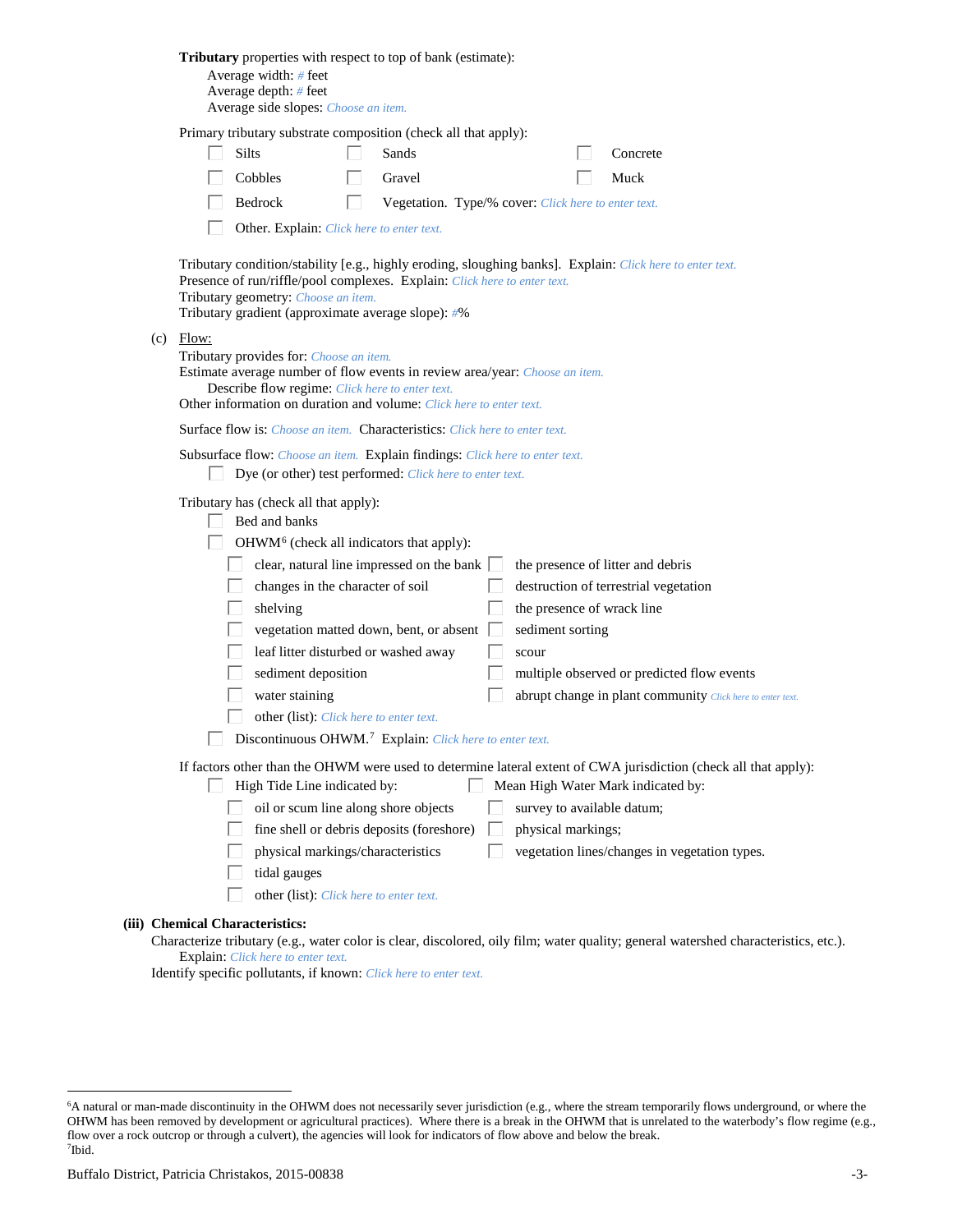## **(iv) Biological Characteristics. Channel supports (check all that apply):**

- Riparian corridor. Characteristics (type, average width): *Click here to enter text.*
- Wetland fringe. Characteristics: *Click here to enter text.*
- $\Box$  Habitat for:
	- Federally Listed species. Explain findings: *Click here to enter text.*
	- Fish/spawn areas. Explain findings: *Click here to enter text.*
	- Other environmentally-sensitive species. Explain findings: *Click here to enter text.*
	- $\Box$ Aquatic/wildlife diversity. Explain findings: *Click here to enter text.*

#### **2. Characteristics of wetlands adjacent to non-TNW that flow directly or indirectly into TNW**

#### **(i) Physical Characteristics:**

(a) General Wetland Characteristics: Properties: Wetland size: *#* acres Wetland type. Explain: *Click here to enter text.* Wetland quality. Explain: *Click here to enter text.* Project wetlands cross or serve as state boundaries. Explain: *Click here to enter text.*

(b) General Flow Relationship with Non-TNW:

Flow is: *Choose an item.* Explain: *Click here to enter text.*

Surface flow is: *Choose an item.* Characteristics: *Click here to enter text.*

Subsurface flow: *Choose an item.* Explain findings: *Click here to enter text.*

- Dye (or other) test performed: *Click here to enter text.*
- (c) Wetland Adjacency Determination with Non-TNW:
	- Directly abutting П.
	- П. Not directly abutting
		- П. Discrete wetland hydrologic connection. Explain: *Click here to enter text.*
		- П. Ecological connection. Explain: *Click here to enter text.*
		- П. Separated by berm/barrier. Explain: *Click here to enter text.*
- (d) Proximity (Relationship) to TNW

Project wetlands are *Choose an item.* river miles from TNW. Project waters are *Choose an item.* aerial (straight) miles from TNW. Flow is from: *Choose an item.* Estimate approximate location of wetland as within the *Choose an item.* floodplain.

#### **(ii) Chemical Characteristics:**

Characterize wetland system (e.g., water color is clear, brown, oil film on surface; water quality; general watershed characteristics; etc.). Explain: *Click here to enter text.*

Identify specific pollutants, if known: *Click here to enter text.*

## **(iii) Biological Characteristics. Wetland supports (check all that apply):**

- Riparian buffer. Characteristics (type, average width): *Click here to enter text.*
	- Vegetation type/percent cover. Explain: *Click here to enter text.*
	- Habitat for:
		- Federally Listed species. Explain findings: *Click here to enter text*.
		- Fish/spawn areas. Explain findings: *Click here to enter text.*
		- Other environmentally-sensitive species. Explain findings: *Click here to enter text.*  $\Box$
		- $\Box$ Aquatic/wildlife diversity. Explain findings: *Click here to enter text.*

## **3. Characteristics of all wetlands adjacent to the tributary (if any)**

All wetland(s) being considered in the cumulative analysis: *Choose an item.* Approximately (*#*) acres in total are being considered in the cumulative analysis.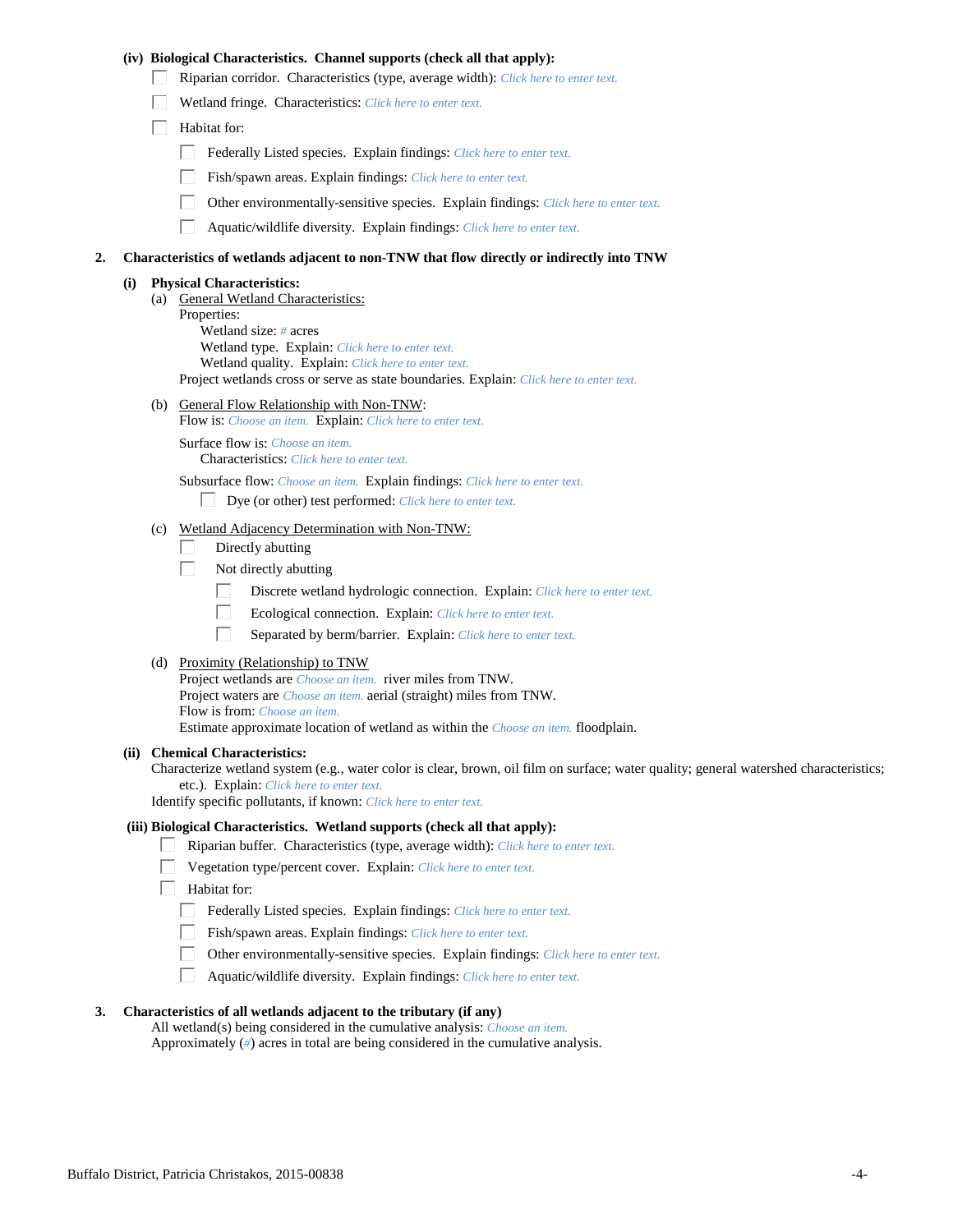For each wetland, specify the following:

| Directly abuts? $(Y/N)$ | Size (in acres) | Directly abuts? $(Y/N)$ | Size (in acres) |
|-------------------------|-----------------|-------------------------|-----------------|
|                         |                 |                         |                 |
| V/N                     |                 | Y/N                     |                 |
| V/N                     |                 | Y/N                     |                 |
|                         |                 | Y/N                     |                 |

Summarize overall biological, chemical and physical functions being performed: *Click here to enter text.*

# **C. SIGNIFICANT NEXUS DETERMINATION**

**A significant nexus analysis will assess the flow characteristics and functions of the tributary itself and the functions performed by any wetlands adjacent to the tributary to determine if they significantly affect the chemical, physical, and biological integrity of a TNW. For each of the following situations, a significant nexus exists if the tributary, in combination with all of its adjacent wetlands, has more than a speculative or insubstantial effect on the chemical, physical and/or biological integrity of a TNW. Considerations when evaluating significant nexus include, but are not limited to the volume, duration, and frequency of the flow of water in the tributary and its proximity to a TNW, and the functions performed by the tributary and all its adjacent wetlands. It is not appropriate to determine significant nexus based solely on any specific threshold of distance (e.g. between a tributary and its adjacent wetland or between a tributary and the TNW). Similarly, the fact an adjacent wetland lies within or outside of a floodplain is not solely determinative of significant nexus.** 

## **Draw connections between the features documented and the effects on the TNW, as identified in the** *Rapanos* **Guidance and discussed in the Instructional Guidebook. Factors to consider include, for example:**

- Does the tributary, in combination with its adjacent wetlands (if any), have the capacity to carry pollutants or flood waters to TNWs, or to reduce the amount of pollutants or flood waters reaching a TNW?
- Does the tributary, in combination with its adjacent wetlands (if any), provide habitat and lifecycle support functions for fish and other species, such as feeding, nesting, spawning, or rearing young for species that are present in the TNW?
- Does the tributary, in combination with its adjacent wetlands (if any), have the capacity to transfer nutrients and organic carbon that support downstream foodwebs?
- Does the tributary, in combination with its adjacent wetlands (if any), have other relationships to the physical, chemical, or biological integrity of the TNW?

## *Note: the above list of considerations is not inclusive and other functions observed or known to occur should be documented below:*

- **1. Significant nexus findings for non-RPW that has no adjacent wetlands and flows directly or indirectly into TNWs.** Explain findings of presence or absence of significant nexus below, based on the tributary itself, then go to Section III.D: *Click here to enter text.*
- **2. Significant nexus findings for non-RPW and its adjacent wetlands, where the non-RPW flows directly or indirectly into TNWs.**  Explain findings of presence or absence of significant nexus below, based on the tributary in combination with all of its adjacent wetlands, then go to Section III.D: *Click here to enter text.*
- **3. Significant nexus findings for wetlands adjacent to an RPW but that do not directly abut the RPW.** Explain findings of presence or absence of significant nexus below, based on the tributary in combination with all of its adjacent wetlands, then go to Section III.D: *Click here to enter text.*

# **D. DETERMINATIONS OF JURISDICTIONAL FINDINGS. THE SUBJECT WATERS/WETLANDS ARE (CHECK ALL THAT APPLY):**

- **1. TNWs and Adjacent Wetlands.** Check all that apply and provide size estimates in review area:
	- TNWs: *#* linear feet *#* width (ft), Or, *#* acres.
	- $\Box$ Wetlands adjacent to TNWs: *#* acres.
- **2. RPWs that flow directly or indirectly into TNWs.**
	- $\triangledown$  Tributaries of TNWs where tributaries typically flow year-round are jurisdictional. Provide data and rationale indicating that tributary is perennial: Cazenovia Lake shows up as a perennial waterway on the Cazenovia, New York, USGS,Quadrangle Map. Cazenovia Lake flows into Chittenango Creek, which flows directly into Oneida Lake, which is a Traditional Navigable Waterway.
	- Tributaries of TNW where tributaries have continuous flow "seasonally" (e.g., typically three months each year) are jurisdictional. Data supporting this conclusion is provided at Section III.B. Provide rationale indicating that tributary flows seasonally: *Click here to enter text.*.

Provide estimates for jurisdictional waters in the review area (check all that apply):

- Tributary waters: # linear feet # width (ft).
- $\triangleright$  Other non-wetland waters: 0.001 acres.

Identify type(s) of waters: *Click here to enter text.*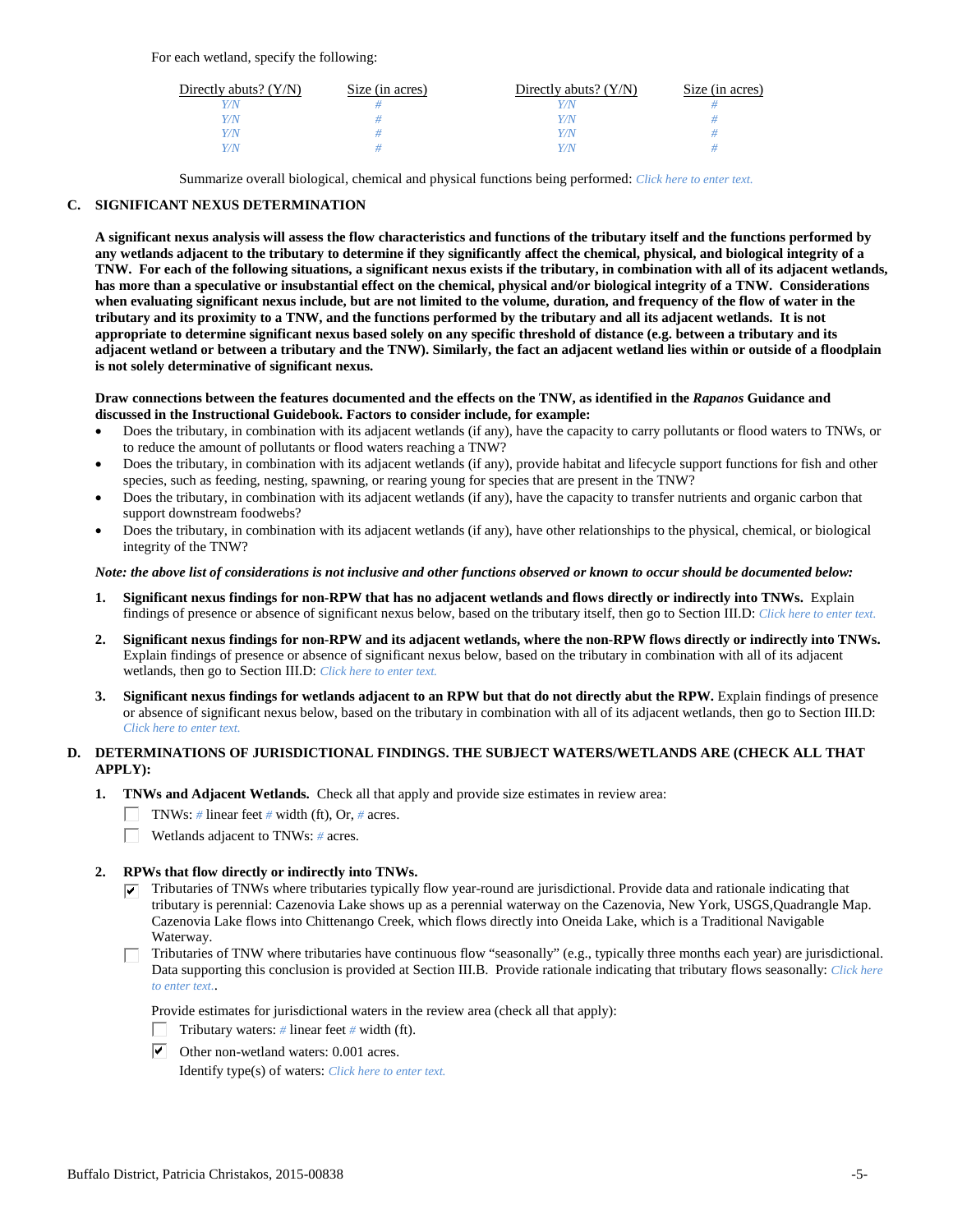## **3. Non-RPWs[8](#page-5-0) that flow directly or indirectly into TNWs.**

Waterbody that is not a TNW or an RPW, but flows directly or indirectly into a TNW, and it has a significant nexus with a TNW is jurisdictional. Data supporting this conclusion is provided at Section III.C.

Provide estimates for jurisdictional waters within the review area (check all that apply):

- Tributary waters: *#* linear feet *#* width (ft).  $\mathbf{L}$
- Other non-wetland waters: *#* acres.
	- Identify type(s) of waters: *Click here to enter text.*

## **4. Wetlands directly abutting an RPW that flow directly or indirectly into TNWs.**

- ГT. Wetlands directly abut RPW and thus are jurisdictional as adjacent wetlands.
	- Wetlands directly abutting an RPW where tributaries typically flow year-round. Provide data and rationale indicating that tributary is perennial in Section III.D.2, above. Provide rationale indicating that wetland is directly abutting an RPW: *Click here to enter text.*

Wetlands directly abutting an RPW where tributaries typically flow "seasonally." Provide data indicating that tributary is seasonal in Section III.B and rationale in Section III.D.2, above. Provide rationale indicating that wetland is directly abutting an RPW: *Click here to enter text.*

Provide acreage estimates for jurisdictional wetlands in the review area: *#* acres.

## **5. Wetlands adjacent to but not directly abutting an RPW that flow directly or indirectly into TNWs.**

Wetlands that do not directly abut an RPW, but when considered in combination with the tributary to which they are П adjacent and with similarly situated adjacent wetlands, have a significant nexus with a TNW are jurisidictional. Data supporting this conclusion is provided at Section III.C.

Provide acreage estimates for jurisdictional wetlands in the review area: *#* acres.

## **6. Wetlands adjacent to non-RPWs that flow directly or indirectly into TNWs.**

Wetlands adjacent to such waters, and have when considered in combination with the tributary to which they are adjacent П and with similarly situated adjacent wetlands, have a significant nexus with a TNW are jurisdictional. Data supporting this conclusion is provided at Section III.C.

Provide estimates for jurisdictional wetlands in the review area: *#* acres.

## **7. Impoundments of jurisdictional waters. [9](#page-5-1)**

As a general rule, the impoundment of a jurisdictional tributary remains jurisdictional.

- Demonstrate that impoundment was created from "waters of the U.S.," or
- Demonstrate that water meets the criteria for one of the categories presented above (1-6), or
- Demonstrate that water is isolated with a nexus to commerce (see E below). Г

## **E. ISOLATED [INTERSTATE OR INTRA-STATE] WATERS, INCLUDING ISOLATED WETLANDS, THE USE, DEGRADATION OR DESTRUCTION OF WHICH COULD AFFECT INTERSTATE COMMERCE, INCLUDING ANY SUCH WATERS (CHECK ALL THAT APPLY):[10](#page-5-2)**

- L. which are or could be used by interstate or foreign travelers for recreational or other purposes.
- from which fish or shellfish are or could be taken and sold in interstate or foreign commerce.
- which are or could be used for industrial purposes by industries in interstate commerce. П.
- Г Interstate isolated waters.Explain: *Click here to enter text.*
- п Other factors.Explain: *Click here to enter text.*

## **Identify water body and summarize rationale supporting determination:** *Click here to enter text.*

Provide estimates for jurisdictional waters in the review area (check all that apply):

- Tributary waters: *#* linear feet *#* width (ft).
- Other non-wetland waters: *#* acres.

Identify type(s) of waters: *Click here to enter text.*

Wetlands: *#* acres.

<span id="page-5-0"></span> $\frac{1}{8}$ See Footnote # 3.

<sup>&</sup>lt;sup>9</sup> To complete the analysis refer to the key in Section III.D.6 of the Instructional Guidebook.

<span id="page-5-2"></span><span id="page-5-1"></span><sup>&</sup>lt;sup>10</sup> Prior to asserting or declining CWA jurisdiction based solely on this category, Corps Districts will elevate the action to Corps and EPA HQ for review consistent with the process described in the Corps/EPA *Memorandum Regarding CWA Act Jurisdiction Following Rapanos.*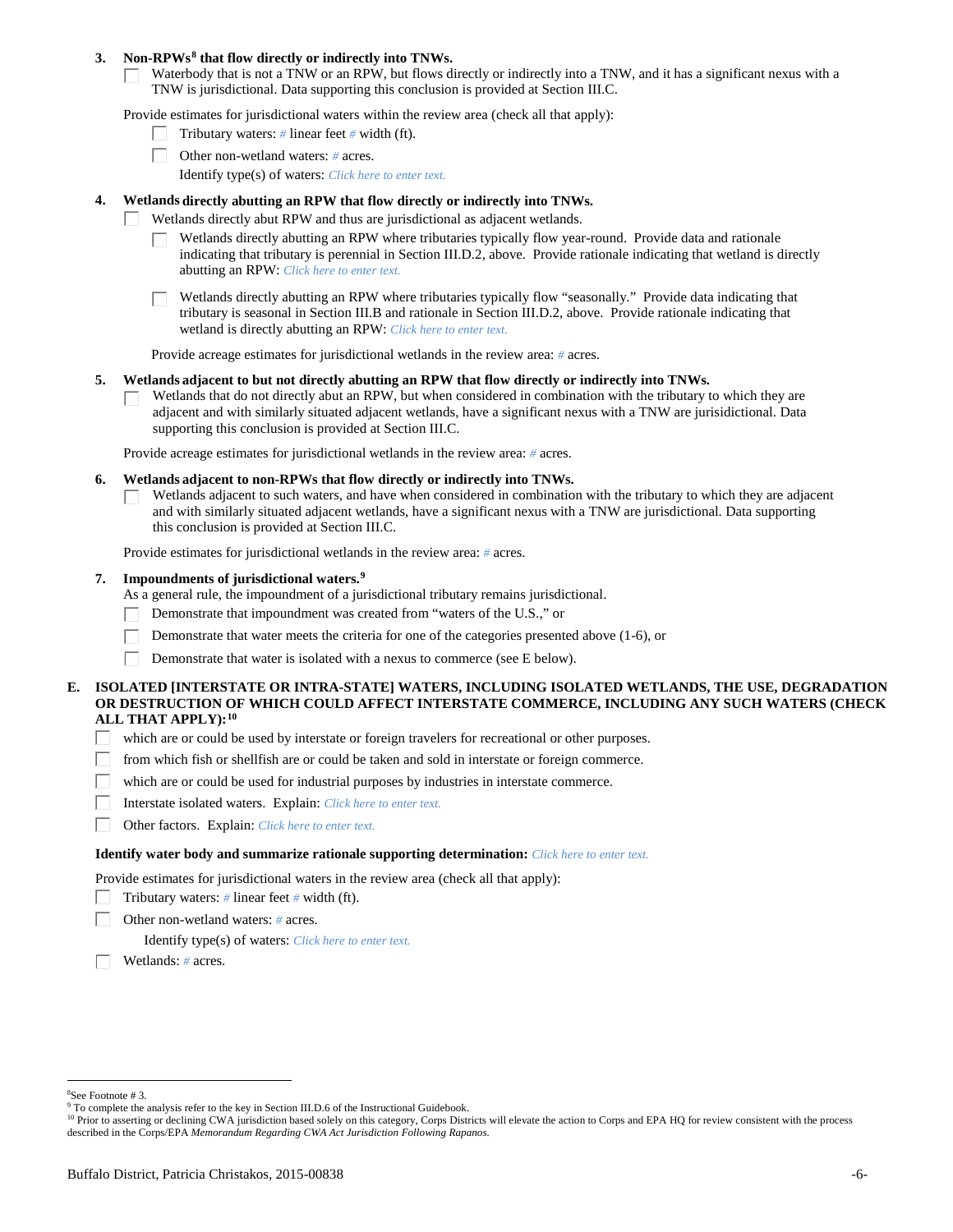| F. |    | NON-JURISDICTIONAL WATERS, INCLUDING WETLANDS (CHECK ALL THAT APPLY):                                                                                                                                                                                                                                                     |
|----|----|---------------------------------------------------------------------------------------------------------------------------------------------------------------------------------------------------------------------------------------------------------------------------------------------------------------------------|
|    |    | "If potential wetlands were assessed within the review area, these areas did not meet the criteria in the 1987 Corps of Engineers<br>Wetland Delineation Manual and/or appropriate Regional Supplements.                                                                                                                  |
|    | ш  | Review area included isolated waters with no substantial nexus to interstate (or foreign) commerce.<br>Prior to the Jan 2001 Supreme Court decision in "SWANCC," the review area would have been regulated based solely on the                                                                                            |
|    |    | "Migratory Bird Rule" (MBR).                                                                                                                                                                                                                                                                                              |
|    | Ш  | Waters do not meet the "Significant Nexus" standard, where such a finding is required for jurisdiction. Explain: Click here to enter text.                                                                                                                                                                                |
|    | П  | Other: (explain, if not covered above): Click here to enter text.                                                                                                                                                                                                                                                         |
|    |    | Provide acreage estimates for non-jurisdictional waters in the review area, where the sole potential basis of jurisdiction is the MBR factors<br>(i.e., presence of migratory birds, presence of endangered species, use of water for irrigated agriculture), using best professional judgment<br>(check all that apply): |
|    |    | Non-wetland waters (i.e., rivers, streams): # linear feet # width (ft).                                                                                                                                                                                                                                                   |
|    |    | Lakes/ponds: $# \, \text{acres.}$                                                                                                                                                                                                                                                                                         |
|    |    | Other non-wetland waters: # acres. List type of aquatic resource: Click here to enter text                                                                                                                                                                                                                                |
|    |    | Wetlands: # acres.                                                                                                                                                                                                                                                                                                        |
|    |    | Provide acreage estimates for non-jurisdictional waters in the review area that do not meet the "Significant Nexus" standard, where such a<br>finding is required for jurisdiction (check all that apply):                                                                                                                |
|    |    | Non-wetland waters (i.e., rivers, streams): $\#$ linear feet $\#$ width (ft).                                                                                                                                                                                                                                             |
|    |    | Lakes/ponds: # acres.                                                                                                                                                                                                                                                                                                     |
|    |    | Other non-wetland waters: # acres. List type of aquatic resource: Click here to enter text                                                                                                                                                                                                                                |
|    |    | Wetlands: # acres.                                                                                                                                                                                                                                                                                                        |
|    |    | <b>SECTION IV: DATA SOURCES.</b>                                                                                                                                                                                                                                                                                          |
|    | ⊮  | A. SUPPORTING DATA. Data reviewed for JD (check all that apply - checked items shall be included in case file and, where checked and<br>requested, appropriately reference sources below):<br>Maps, plans, plots or plat submitted by or on behalf of the applicant/consultant: Location Map Supplied by the Applicant.   |
|    |    | Data sheets prepared/submitted by or on behalf of the applicant/consultant.                                                                                                                                                                                                                                               |
|    |    | Office concurs with data sheets/delineation report.                                                                                                                                                                                                                                                                       |
|    |    | Office does not concur with data sheets/delineation report.                                                                                                                                                                                                                                                               |
|    |    | Data sheets prepared by the Corps: Click here to enter text.                                                                                                                                                                                                                                                              |
|    |    | Corps navigable waters' study: Click here to enter text.                                                                                                                                                                                                                                                                  |
|    |    | U.S. Geological Survey Hydrologic Atlas: Click here to enter text.                                                                                                                                                                                                                                                        |
|    |    | USGS NHD data.                                                                                                                                                                                                                                                                                                            |
|    |    | USGS 8 and 12 digit HUC maps.                                                                                                                                                                                                                                                                                             |
|    | ∣✔ | U.S. Geological Survey map(s). Cite scale & quad name: Cazenovia, New York, USGS Quadrangle Map, Scale is 1:24,000.                                                                                                                                                                                                       |
|    |    | USDA Natural Resources Conservation Service Soil Survey. Citation: Click here to enter text.                                                                                                                                                                                                                              |
|    |    | National wetlands inventory map(s). Cite name: Click here to enter text.                                                                                                                                                                                                                                                  |
|    |    | State/Local wetland inventory map(s): Click here to enter text.                                                                                                                                                                                                                                                           |
|    |    | FEMA/FIRM maps: Click here to enter text.                                                                                                                                                                                                                                                                                 |
|    |    | 100-year Floodplain Elevation is: Click here to enter text. (National Geodetic Vertical Datum of 1929)                                                                                                                                                                                                                    |
|    | ⊽  | Photographs: $\Box$<br>Aerial (Name & Date): Click here to enter text.                                                                                                                                                                                                                                                    |
|    |    | Other (Name & Date): Ground Level Photographs Supplied by the Applicant.<br>or $\overline{\mathbf{v}}$                                                                                                                                                                                                                    |
|    |    | Previous determination(s). File no. and date of response letter: Click here to enter text.                                                                                                                                                                                                                                |
|    |    | Applicable/supporting case law: Click here to enter text.                                                                                                                                                                                                                                                                 |
|    |    | Applicable/supporting scientific literature: Click here to enter text.                                                                                                                                                                                                                                                    |
|    |    | Other information (please specify): Click here to enter text.                                                                                                                                                                                                                                                             |

# **B. ADDITIONAL COMMENTS TO SUPPORT JD:** *Click here to enter text.*